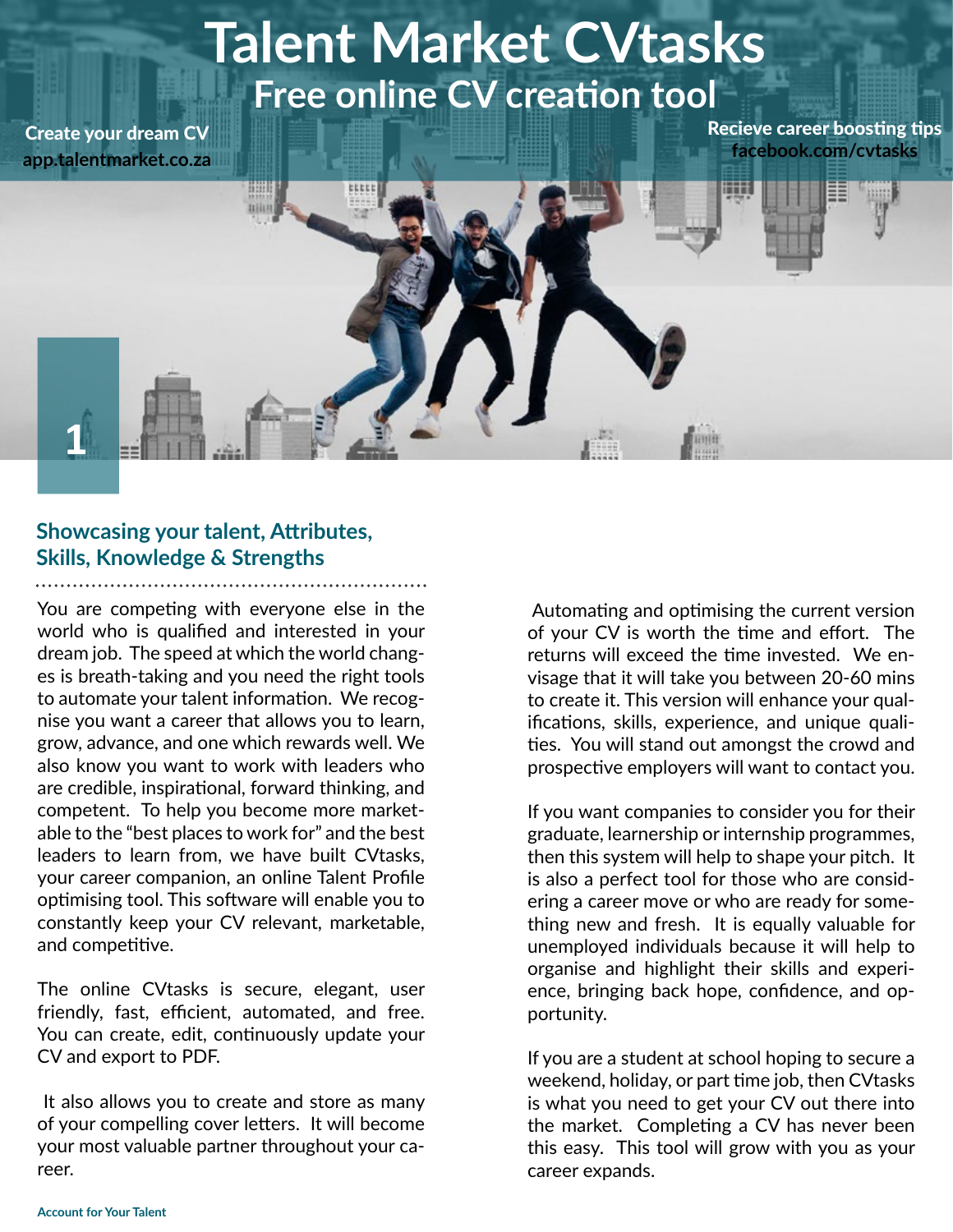**2**

# **CVtasks Features & Benefits**

| <b>Features &amp; Benefits</b>                |                                                                                                                                                                                                                                                                                                                     |  |  |  |  |
|-----------------------------------------------|---------------------------------------------------------------------------------------------------------------------------------------------------------------------------------------------------------------------------------------------------------------------------------------------------------------------|--|--|--|--|
| <b>Fully intergrated security</b><br>features | » Password Protected<br>» Personal Data Secured<br>» Fully PoPI Compliant<br>» Honesty Declaration Required                                                                                                                                                                                                         |  |  |  |  |
| <b>Extensible CV walkthrough</b><br>guide     | » User Friendly Interface<br>» Save Progress & Finish Later - No Data Loss<br>» Tips to Guide You Through The Process<br>» Autocomplete & Predictive Text<br>» Progress Bar & Completion Check List<br>» Upload a Profile Picture<br>» Export to PDF                                                                |  |  |  |  |
| Tab system offering CV<br>structure           | » Create Tertiary & Grade 12 or lower level CV<br>» Create Competency Strengths Profile<br>» Create "My Work Experience" Profile<br>» Create "My Development" Profile<br>» Create "My Future" Profile<br>» Indicate your hobbies, interests & extra-curricular activities<br>» Include your referee contact details |  |  |  |  |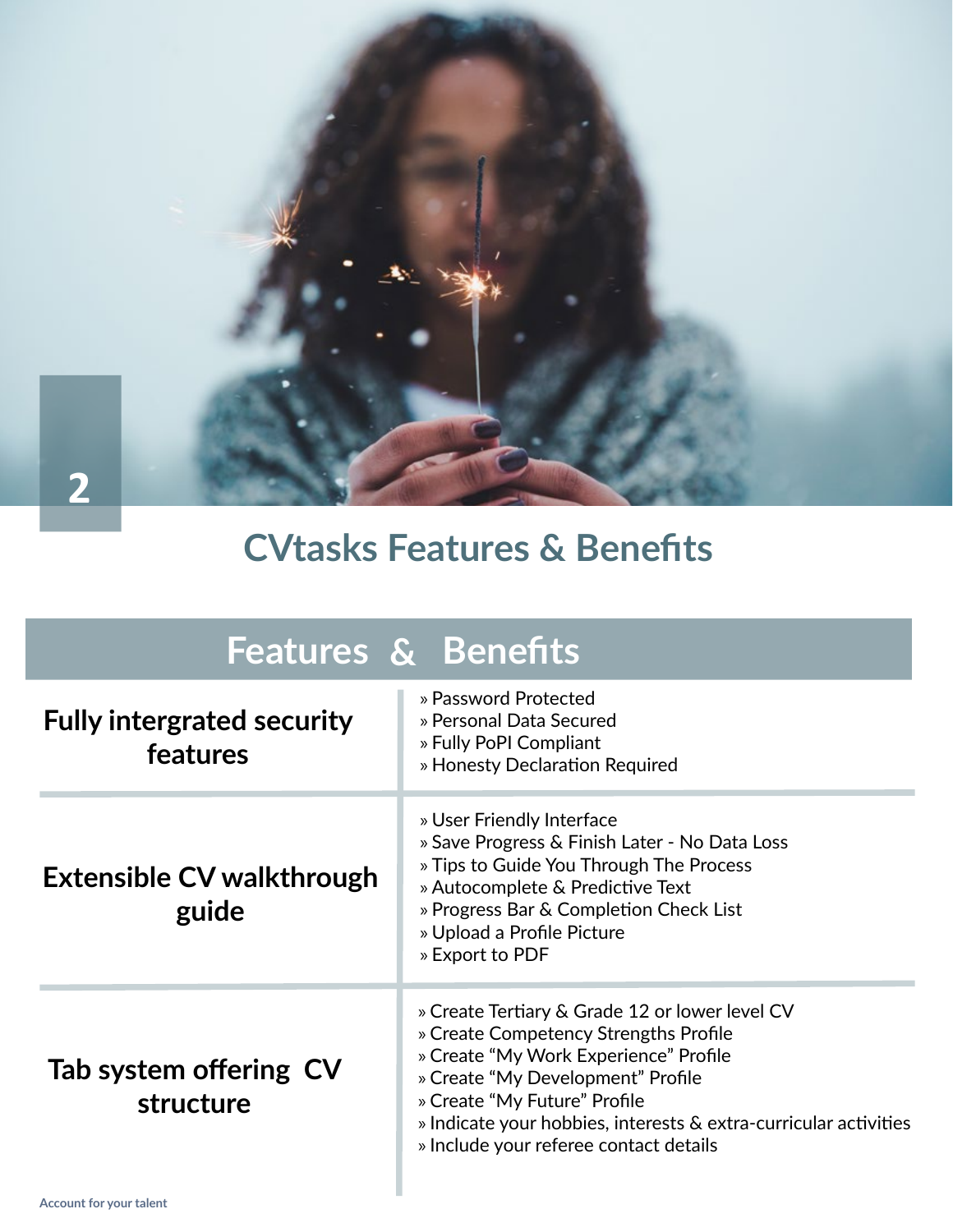### **CVtasks Screenshots**

These selected screenshots illustrate functionalities of the CVtasks tool. We have given a partial view of each screenshot to manage the size of this document. For a complete experience of the actual system please visit:

#### **app.talentmarket.co.za**

### **Landing Page**



- » **User-friendly**
- » **Uncluttered**
- » **Elegant**

**The personal details section provides the prospective employer with all the key information they need. It also allows them to search and find the job seeker in an instant.**

**Certain fields come with autocomplete values making it easier and quicker to complete and increases data integrity.**

#### **Personal Details Tab**

| Welcome Marian,                                                                                                         |                  | you are now Editing your Curriculum Vitae.                                             |                                                                 |                               |                                                                                    | CV Dayers<br>500 |
|-------------------------------------------------------------------------------------------------------------------------|------------------|----------------------------------------------------------------------------------------|-----------------------------------------------------------------|-------------------------------|------------------------------------------------------------------------------------|------------------|
|                                                                                                                         | Personal Details |                                                                                        |                                                                 |                               | Key Strangths   My Qualifications   My Work Operlimes   My Development   My Future |                  |
| Personal Details U                                                                                                      |                  |                                                                                        |                                                                 |                               |                                                                                    |                  |
| Name <sup>+</sup><br><b>Title</b><br>Gender<br>Birth Date <sup>+</sup><br>Nationality<br>Race<br>Driving Licence/Period |                  | Marian<br>Ms.<br>$\mathbf{r}$<br>٠<br>Fortals<br>7 Nov 1987<br>South African<br>Indian | Middle Names<br>$\bullet$<br>Light Motor Vehicle (up to 3500kg) | Puterson<br>a                 |                                                                                    |                  |
| Contact Information V                                                                                                   |                  |                                                                                        |                                                                 |                               |                                                                                    |                  |
| Address                                                                                                                 | <b>Minerton</b>  | 3 Beledeldge Court                                                                     |                                                                 | <b>Home Tel.</b><br>Collphone | Home Telephone<br>Calchong                                                         |                  |
| Post Code                                                                                                               | <b>TTO</b>       | Cope Tourn                                                                             |                                                                 | Work Tel.<br>Fax No.          | Work Telephone<br>Fax Namber                                                       |                  |